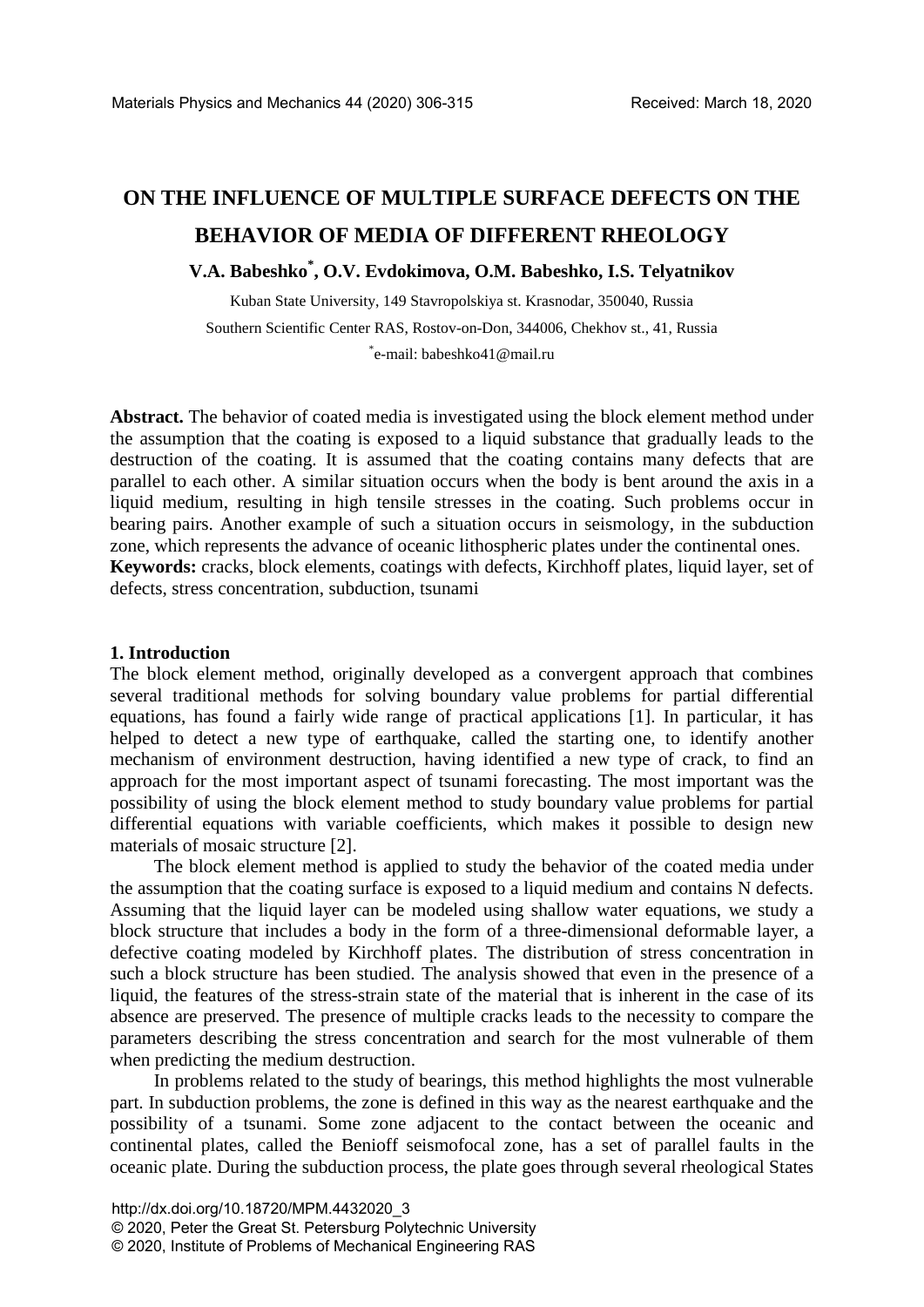until it melts at a great depth. This phenomenon provokes earthquakes and tsunamis in the coastal zone (Indonesian 2004 and Fukushima 2011). Boundary value problems for both of the problems described above are identical. The developed method allows to predict destructive events, evaluate the expected consequences and ways to anticipate them.

The theory of cracks, including those located parallel to the boundaries of the areas occupied by the material, as well as on the border between the coating and the material, has been developed in numerous works [3-15]. In this paper, we consider defects in the form of new type of cracks, the most destructive in problems with coatings [1]. The result of the work shows the importance of their detection, since even single defects can lead to irreversible consequences in such structures, and multiplicity – to complete destruction.

#### **2. Basic equation**

Let's select one defect from the existing N set in the coverage. Let's set a boundary value problem for it. The result of this study is then transferred to the study of multiple parallel defects using the method proposed in [16].

We assume that the liquid layer and the plate are affected by external time-harmonic forces directed vertically. In a local coordinate system  $x_1x_2x_3$  with the origin  $x_1x_2$  at the plane coincident with the median plane of the plate,  $\alpha x_3$  – axis directed upwards along the normal to the plate, the axis  $\alpha x_i$  is directed tangentially to the edge of the end plate, the axis  $\alpha x$  – normal to its boundary. The area of the left plate is marked  $\lambda$  and described by the ratio  $|x_1| \leq \infty$ ,  $x_2 \leq -\theta$ , and of the right – *r*-index and coordinates. For plates, the Kirchhoff equation for fragments *b*,  $b = \lambda$ , *r* of regions  $\Omega$ <sub>*b*</sub> with boundaries  $\partial \Omega$ <sub>*b*</sub>, with vertical harmonic stress effects  $t_{3b}e^{-i\omega t}$  from above and  $g_{3b}e^{-i\omega t}$  below, after excluding the time parameter, has the form

$$
\mathbf{R}_{b}(\partial x_{1}, \partial x_{2})u_{3b} + \mathbf{\varepsilon}_{53b}(\ t_{3b} - g_{3b}) = \left(\frac{\partial^{4}}{\partial x_{1}^{4}} + 2\frac{\partial^{2}}{\partial x_{1}^{2}}\frac{\partial^{2}}{\partial x_{2}^{2}} + \frac{\partial^{4}}{\partial x_{2}^{4}} - \mathbf{\varepsilon}_{43b})u_{3b} + \mathbf{\varepsilon}_{53b}(\ g_{3b} - t_{3b}) = 0\right),
$$
\n
$$
\mathbf{R}_{b}(-i\alpha_{1}, -i\alpha_{2})U_{3b} = \left[ (\alpha_{1}^{2} + \alpha_{2}^{2})^{2} - \mathbf{\varepsilon}_{43b} \right]U_{3b},
$$
\n
$$
U_{3b} = \mathbf{F}_{2}u_{3b}, \quad G_{3b} = \mathbf{F}_{2}g_{3b}, \quad T_{3b} = \mathbf{F}_{2}t_{3b}, \quad b = \lambda, r,
$$
\n
$$
m_{b} = -D_{b1}(\frac{\partial^{2}u_{3b}}{\partial x_{2}^{2}} + V_{b}\frac{\partial^{2}u_{3b}}{\partial x_{1}^{2}}) = f_{3b}(\partial\Omega_{b}), \quad D_{b1} = \frac{D_{b}}{H^{2}}, \quad D_{b2} = \frac{D_{b}}{H^{3}}, \quad x_{k0} = Hx_{k}, \quad k = 1, 2,
$$
\n
$$
q_{b} = -D_{b2}(\frac{\partial^{3}u_{3b}}{\partial x_{2}^{3}} + (2 - v_{b})\frac{\partial^{3}u_{3b}}{\partial x_{1}^{2}\partial x_{2}}) = f_{4b}(\partial\Omega_{b}),
$$
\n
$$
u_{3b} = f_{1b}(\partial\Omega_{b}), \quad \frac{\partial u_{3b}}{H\partial x_{2}} = f_{2b}(\partial\Omega_{b}), \quad D_{b} = \frac{E_{b}h_{b}^{3}}{12(1 - v_{b}^{2})},
$$
\n
$$
\varepsilon_{43b} = \omega^{2}\rho_{b}\frac{(1 - v_{b}^{2})12H^{4}}{Eh_{b}^{2}}, \quad \varepsilon_{53b} = \frac{(1 - v_{b}^{2})12H^{4}}{E_{b}h_{b}^{3}}, \quad \varepsilon
$$

Here  $v_b$  – Poisson's ratio,  $E_b$  – Young's modulus,  $h_b$  – plate thickness,  $\rho_b$  – density,  $\omega$  – frequency of vibrations,  $g_{3b}$ ,  $t_{3b}$  – values of contact stresses from the base side and pressures on the plates of the liquid layer from above, acting along the axis  $x_3$  in the region  $\Omega_b$   $\mathbf{F}_2 \equiv \mathbf{F}_1(\alpha_1, \alpha_2)$  and  $\mathbf{F}_1 \equiv \mathbf{F}_1(\alpha_1)$  both the two-dimensional and one-dimensional Fourier transform operators, respectively,  $m_b$  and  $q_b$  – bending moment and cutting force,  $f_i(\partial\Omega_h)$  vertical displacement at the boundary;  $f_i(\partial\Omega_h)$  angle of rotation of the median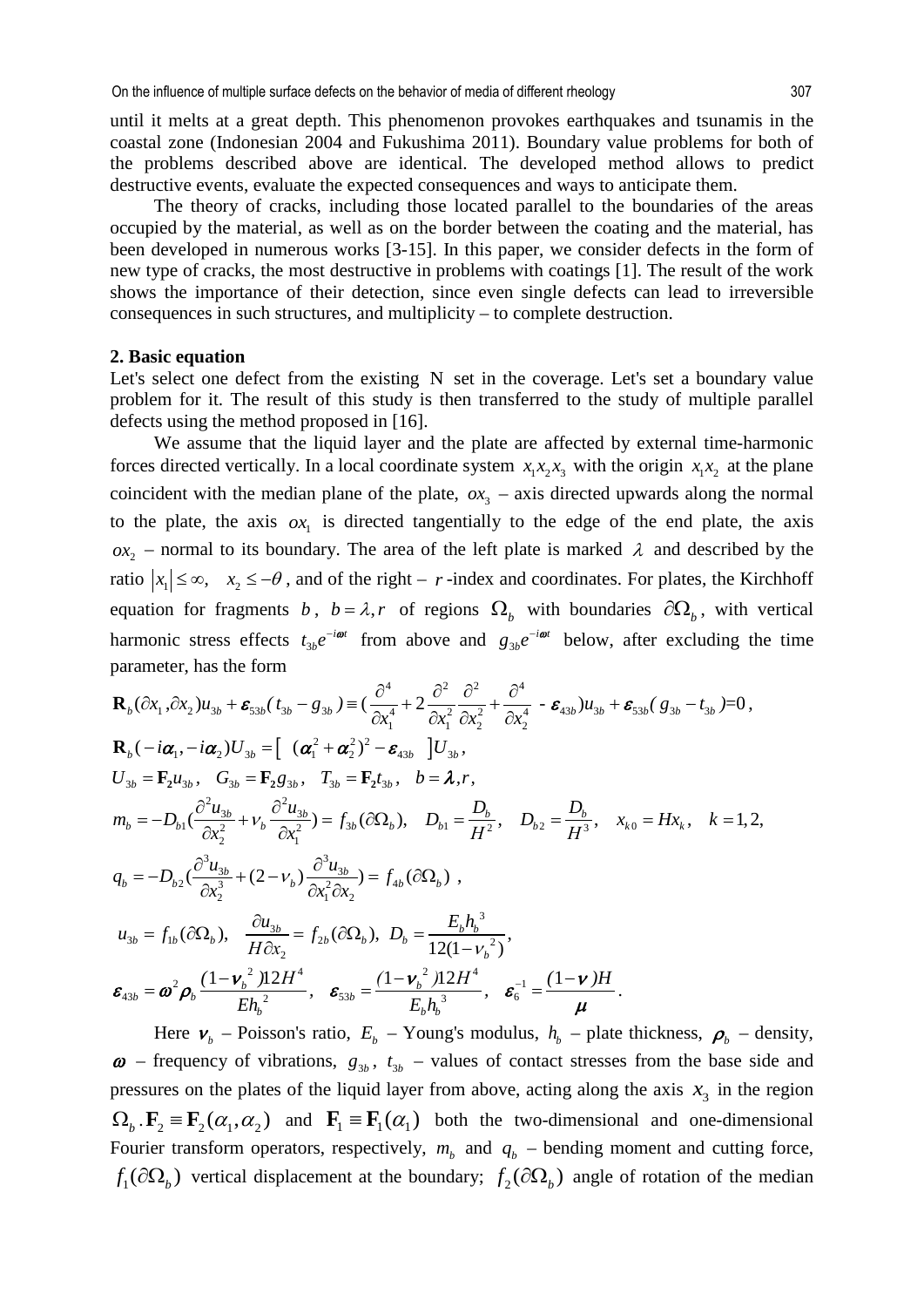plane around the axis  $x_1$ , in the coordinate system  $x_1 \, \alpha x_2$ ;  $h_h$  – plate thickness,  $H$  – size parameter of the substrate, for example, the thickness of the deformable material layer.

The behavior of a block element, which is a layer  $\Omega_0$  of incompressible liquid thickness on the surface, is described by  $H_1$  shallow water equations of the following type [16]

$$
p = (i\omega\rho\varphi + \rho g \frac{i h_b}{\omega H_1^2} \Delta \varphi) e^{-i\omega t} - w e^{-i\omega t}.
$$

Here *p* – the pressure in the liquid layer,  $\rho$  – the density of the liquid,  $g$  – the acceleration of gravity,  $\varphi$  – the speed potential in the liquid,  $w$  – the external effect on the layer. Given that the upper boundary of the plate is under the pressure of a liquid layer, taking into account the model taken, it is necessary to take

$$
t_{3b} = p
$$
,  $u_{3b} = \frac{h_b}{i\omega H_1^2} \Delta \varphi_b$ .

As a result, the differential equation to the velocity potential takes the form

$$
\Delta^3 \boldsymbol{\varphi}_b + (\boldsymbol{\varepsilon}_{33b} \boldsymbol{\rho}_s \boldsymbol{\cdot} \boldsymbol{\varepsilon}_{43b}) \Delta \boldsymbol{\varphi}_b + \boldsymbol{\varepsilon}_{33b} \boldsymbol{\rho} \frac{\boldsymbol{\omega}^2 \boldsymbol{H}_1^2}{h_b} \boldsymbol{\varphi}_b - i \boldsymbol{\varepsilon}_{33b} \frac{\boldsymbol{\omega} \boldsymbol{H}_1^2}{h_b} (\boldsymbol{g}_{3b} - \boldsymbol{w}_b) = 0.
$$

To use the block element method, it is required to apply its algorithm, which includes the stages of external algebra, external analysis, and factor topology, which will be explained in detail below. At the stage of external algebra, the boundary value problem is reduced to a functional equation of the following form

$$
N_b(\alpha_1, \alpha_2) \Phi_b(\alpha_1, \alpha_2) = \int_{\partial \Omega_b} \omega_b(\alpha_1, \alpha_2) + S_b(\alpha_1, \alpha_2),
$$
  
\n
$$
N_b(\alpha_1, \alpha_2) = (\alpha_1^2 + \alpha_2^2)^3 + (\alpha_1^2 + \alpha_2^2)(\varepsilon_{53b} \rho g - \varepsilon_{43b}) - \varepsilon_{53b} R_b,
$$
  
\n
$$
S_b(\alpha_1, \alpha_2) = i\varepsilon_{53b} \frac{\omega H_1^2}{h_b} \mathbf{F}_2(\alpha_1, \alpha_2)(g_{3b} - w_b), \quad \Phi_b(\alpha_1, \alpha_2) = \mathbf{F}_2(\alpha_1, \alpha_2)\varphi_b, \quad R_b = \rho \frac{\omega^2 H_1^2}{h_b}.
$$

Here  $\omega_{h}(\alpha_{1}, \alpha_{2})$ ,  $b = \lambda, r$  are external forms, which are quite simple to construct, corresponding to the boundary value problem under consideration. The correlation between boundary stresses and displacements on the surface of the elastic medium on which the plates are located has the form

$$
u_{3s}(x_1, x_2) = \varepsilon_6^{-1} \sum_{n=1}^2 \iint_{\Omega_n} k(x_1 - \xi_1, x_2 - \xi_2) g_{3n}(\xi_1, \xi_2) d\xi_1 d\xi_2, \quad x_1, x_2 \in \Omega_s, s = 1, 2
$$
  
\n
$$
u_{31} = u_{3\lambda}, \quad u_{32} = g_{3r}, \quad u_{33} = u_{3\theta}, \quad g_{31} = g_{3\lambda}, \quad g_{32} = g_{3r},
$$
  
\n
$$
\Omega_1 \equiv \Omega_\lambda (|x_1| \le \infty; \quad x_2 \le -\theta), \quad \Omega_2 \equiv \Omega_r (|x_1| \le \infty; \quad \theta \le x_2), \quad \Omega_3 \equiv \Omega_\theta (|x_1| \le \infty; \quad -\theta \le x_2 \le \theta)
$$
  
\nor

$$
u_{3s}(x_1,x_2) = \frac{1}{4\pi^2 \varepsilon_6} \sum_{n=1}^2 \int_{-\infty}^{\infty} \int K(\boldsymbol{\alpha}_1, \boldsymbol{\alpha}_2) G_{3n}(\boldsymbol{\alpha}_1, \boldsymbol{\alpha}_2) e^{-i \langle \boldsymbol{\alpha}, x \rangle} d\boldsymbol{\alpha}_1 d\boldsymbol{\alpha}_2, \quad K(\boldsymbol{\alpha}_1, \boldsymbol{\alpha}_2) = \mathbf{F}_2(\boldsymbol{\alpha}_1, \boldsymbol{\alpha}_2) K(x_1,x_2)
$$

 $1 + A = \sqrt{2} + \alpha^2$  $\langle \boldsymbol{\alpha}, x \rangle = \boldsymbol{\alpha}_1 x_1 + \boldsymbol{\alpha}_2 x_2, \quad K(\boldsymbol{\alpha}_1, \boldsymbol{\alpha}_2, 0) = O(\Lambda^{-1}), \quad A = \sqrt{\boldsymbol{\alpha}_1^2 + \boldsymbol{\alpha}_2^2} \to \infty.$ 

 $K(\alpha_1, \alpha_2)$  – analytical function of two complex variables  $\alpha_1, \alpha_2$ , in particular, meromorphic, various examples of it are given in numerous publications [17].

We apply the external analysis stage to the study of functional equations, called so, because differential operations are performed on external forms. For this purpose, we present the functional equations as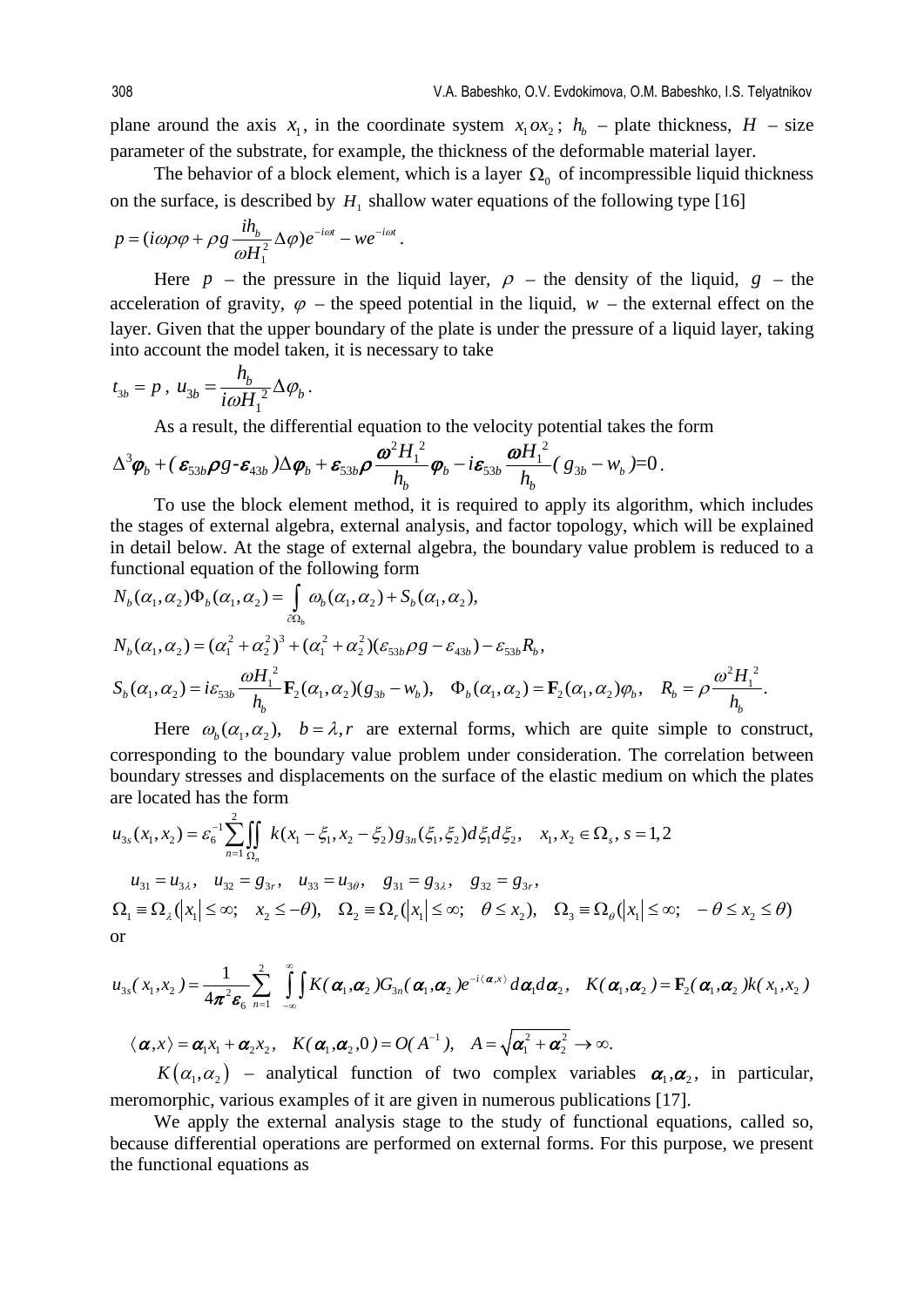On the influence of multiple surface defects on the behavior of media of different rheology 309

 $U_{3b}(\boldsymbol{\alpha}_1,\boldsymbol{\alpha}_2) = N_b^{-1}(\boldsymbol{\alpha}_1,\boldsymbol{\alpha}_2) \left[\begin{array}{cc} \boldsymbol{\omega}_b(\boldsymbol{\alpha}_1,\boldsymbol{\alpha}_2) + \boldsymbol{\varepsilon}_{33b} S_{3b}(\boldsymbol{\alpha}_1,\boldsymbol{\alpha}_2) \end{array}\right].$ 

We require the implementation of an automorphism, one of the ways to implement which is to turn to zero the Leret form-residues only in those zeros  $\alpha_{2m+} = \alpha_{2m+1}(\alpha_1)$  of the determinant of the function  $N_b(\boldsymbol{\alpha}_1, \boldsymbol{\alpha}_2)$  that provides each of the boundary problems as carriers only their own plates. Pseudo-differential equations degenerate into algebraic ones in a given boundary value problem. Taking into account the accepted notation, the equation for the left plate can be represented in the form

 $2-\theta$ <sup>2</sup>  $+B_{4\lambda}(\alpha_1, \alpha_{2m-})U_{3\lambda}(\alpha_1, -\theta) + B_{5\lambda}(\alpha_1, \alpha_{2m-})P(\alpha_1, -\theta) + B_{6\lambda}(\alpha_1, \alpha_{2m-})V_{x_2}(\alpha_1, -\theta) + S_{\lambda}(\alpha_1, \alpha_{2m-}) = 0, m = 1, 2, 3$ 2 )  $\{ \begin{array}{l} \mathbb{I}_{a_{2} \cdot \theta}) \left\{ \quad B_{_{1,2}}(\alpha_{_{1}}, \alpha_{_{2m-}}) \mathcal{Q}_{_{\lambda}}(\alpha_{_{1}}, -\theta) + B_{_{2,\lambda}}(\alpha_{_{1}}, \alpha_{_{2m-}}) M_{_{\lambda}}(\alpha_{_{1}}, -\theta) + B_{_{3,\lambda}}(\alpha_{_{1}}, \alpha_{_{2m-}}) U_{_{3,\lambda \partial x_{_{2}}}}(\alpha_{_{1}}, -\theta) \right\} \end{array}$  $e^{-i\alpha_{2\cdot}\theta} \left\{ \begin{array}{c} B_{1\lambda}(\alpha_{1},\alpha_{2m_{-}})Q_{\lambda}(\alpha_{1},-\theta)+B_{2\lambda}(\alpha_{1},\alpha_{2m_{-}})M_{\lambda}(\alpha_{1},-\theta)+B_{3\lambda}(\alpha_{1},\alpha_{2m_{-}})U_{3\lambda\partial\lambda} \end{array} \right.$  $-e^{-i\alpha_{2}\cdot\theta_{2}}\left\{-B_{1\lambda}(\alpha_{1},\alpha_{2m-})Q_{\lambda}(\alpha_{1},-\theta)+B_{2\lambda}(\alpha_{1},\alpha_{2m-})M_{\lambda}(\alpha_{1},-\theta)+B_{3\lambda}(\alpha_{1},\alpha_{2m-})U_{3\lambda2\alpha_{2}}(\alpha_{1},-\theta)+\right.$ The second pseudo-differential equation has a similar form.

#### **3. Simplify the task statement**

The solution of the problem stated in this article in the case of one defect, performed in [16], showed that the decisive role in the evaluating the zone of maximum stress concentration will be relatively thin layer of liquid, and the parameters of the defects distribution in the deformed coating. Therefore, in the future, without loss of accuracy, we simplify the task by focusing on the study of the effect of multiple faults. The behavior of a thin layer of liquid, as a result of the movement of coating fragments outside the defect or the surface of plates, is described by the piston theory of hydraulics. With that in mind, we will give a statement of the problem for elastically deformable objects, and after solving this problem, we will take into account the behavior of a thin layer of liquid.

Thus, we consider a coating that lies on a deformable base, representing the Kirchhoff plate, which has several types of parallel defects infinite in length, such that they divide the coating into several fragments. In cases where the defect edges do not close, there are two positions – when there is a distance between them that is different from zero, and when there is no distance between them. In the first case, the edges of the plates are removed from each other and are located on a linearly deformable base, in the second case, the distance is absent. We believe that the surface between the edges of the defect is free from stress, and external forces act on the ends of the plates, directed by the rule of external vectors. Boundary problems are considered in a coordinate system  $x_1x_2x_3$  with the origin in the plane  $x_1x_2$ coinciding with the median plane of the plate, the axis  $\alpha x$ , directed up the normal to the plate, the axis  $\alpha x_1$  directed tangentially to the defect boundary, and the axis  $\alpha x_2$  – along the normal to its border. Plates representing the fragments of the coating is the region  $\Omega$ <sub>n</sub>  $|x_1| \leq \infty$ ,  $c_{2n-1} \leq x_2 \leq c_{2n}$ ,  $n = 1, 2, ..., N$ ,  $c_{2N} = \infty$  with  $\partial \Omega_{2n-1}$  left and  $\partial \Omega_{2n}$  right borders. The defect numbers follow the numbers of the coating fragments and there are two possible states for the defects  $n: c_{2n} - c_{2n+1} < 0$ ,  $c_{2n} - c_{2n+1} = 0$ . Let's limit ourselves to the case of only vertical impacts on the plates, assuming that bending moments and cutting forces that differ from zero can be set at the ends. The Kirchhoff equation for plate fragments  $n$ ,  $n = 1, 2, ..., N$  plates, that occupy areas  $\Omega_n$  under the specified vertical harmonic stress  $t_{3n}e^{-i\omega t}$  effects from above and 3  $g_{3n}e^{-i\omega t}$  -below, after reducing the harmonic component, has the form

$$
\mathbf{R}_n(\partial x_1, \partial x_2)u_{3n} + \mathbf{\varepsilon}_{53n}(t_{3n} - g_{3n}) \equiv \left(\frac{\partial^4}{\partial x_1^4} + 2\frac{\partial^2}{\partial x_2^2} + \frac{\partial^2}{\partial x_2^2} + \frac{\partial^4}{\partial x_3^4} - \mathbf{\varepsilon}_{43n}\right)u_{3n} + \mathbf{\varepsilon}_{53n}(t_{3n} - g_{3n}) = 0, \tag{1}
$$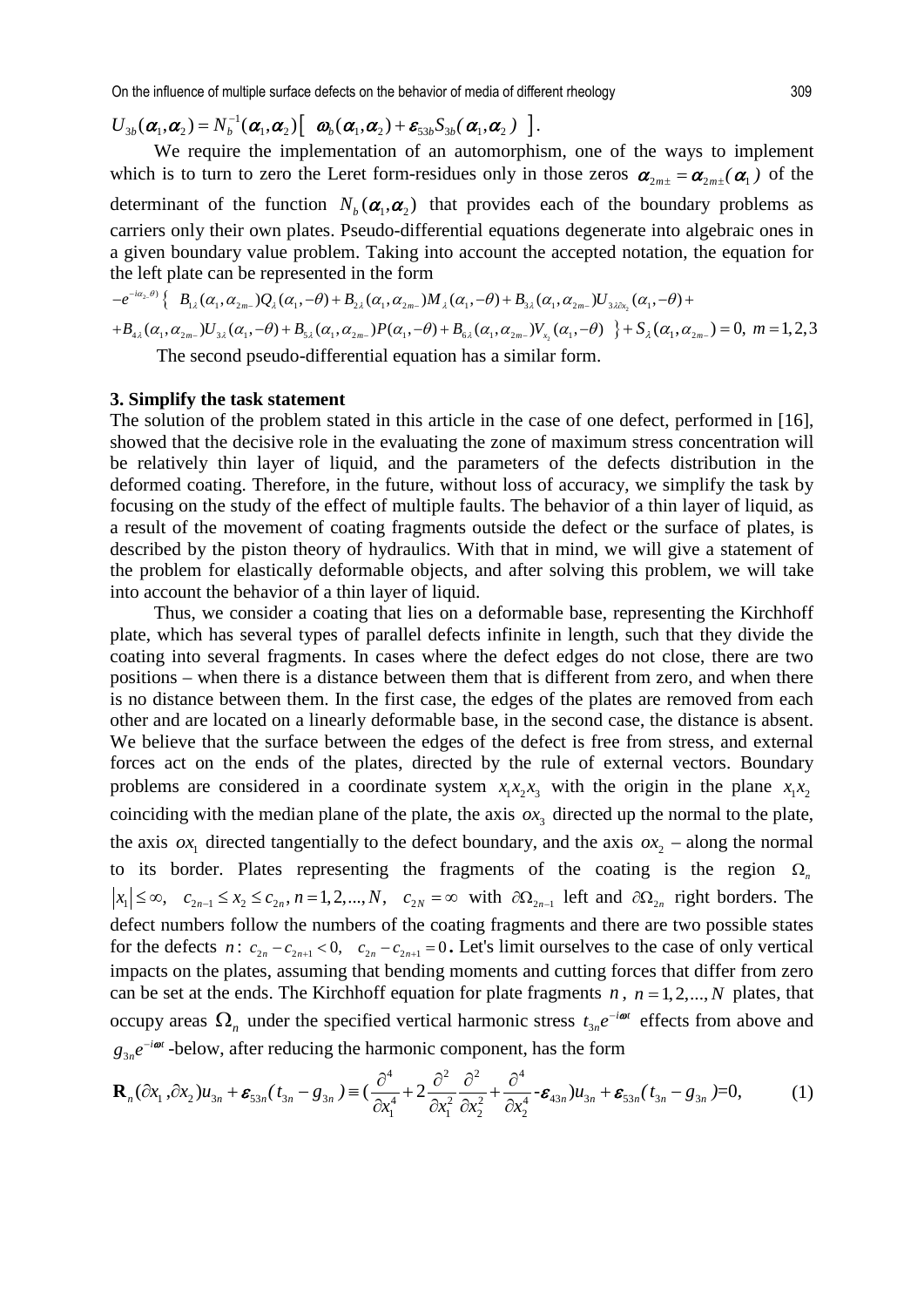$$
\mathbf{R}_{n}(-i\alpha_{1},-i\alpha_{2})U_{3n} = R_{n}(-i\alpha_{1},-i\alpha_{2})U_{3n} = (\alpha_{1}^{2} + \alpha_{2}^{2})^{2}U_{3n},
$$
\n
$$
U_{3n} = \mathbf{F}_{2}u_{3n}, \quad G_{3n} = \mathbf{F}_{2}g_{3n}, \quad T_{3n} = \mathbf{F}_{2}t_{3n} \quad n = 1,2,...,N,
$$
\n
$$
M_{n} = -D_{n1}(\frac{\partial^{2}u_{3n}}{\partial x_{2}^{2}} + \mathbf{v}_{b}\frac{\partial^{2}u_{3n}}{\partial x_{1}^{2}}) = f_{3n}(\partial\Omega_{n}), \quad D_{n1} = \frac{D_{n}}{H^{2}}, \quad D_{n2} = \frac{D_{n}}{H^{3}},
$$
\n
$$
Q_{n} = -D_{n2}(\frac{\partial^{3}u_{3n}}{\partial x_{2}^{3}} + (2 - \mathbf{v}_{n})\frac{\partial^{3}u_{3n}}{\partial x_{1}^{2}\partial x_{2}}) = f_{4n}(\partial\Omega_{n}),
$$
\n
$$
u_{3n} = f_{1n}(\partial\Omega_{n}), \quad \frac{\partial u_{3n}}{H\partial x_{2}} = f_{2n}(\partial\Omega_{n}), \quad D_{n} = \frac{E_{n}h_{n}^{3}}{12(1 - \mathbf{v}_{n}^{2})}.
$$

The relationship between boundary stresses and displacements on the surface of the elastic medium on which the plates are located is given by the relations

$$
u_3(x_1, x_2) = \varepsilon_6^{-1} \sum_{n=1}^N \iint_{\Omega_n} k(x_1 - \xi_1, x_2 - \xi_2) g_{3n}(\xi_1, \xi_2) d\xi_1 d\xi_2, \quad -\infty \le x_1, x_2 \le \infty,
$$
  
\n
$$
k(x_1, x_2) = \frac{1}{4\pi^2} \int_{-\infty}^{\infty} \int K(\alpha_1, \alpha_2) e^{-i\langle \alpha, x \rangle} d\alpha_1 d\alpha_2,
$$
  
\n
$$
U_3(\alpha_1, \alpha_2) = \varepsilon_6^{-1} K(\alpha_1, \alpha_2) \sum_{n=1}^N G_{3n}(\alpha_1, \alpha_2).
$$
\n(2)

The above designations are transferred to the case of multiple defects.

Here  $v_n$ ,  $v$  – Poisson coefficients of the blocks and the base, respectively;  $\mu$  – base shear modulus;  $E_n$  – Young's modulus;  $h_n$  – block thickness;  $\rho_n$  – density;  $\omega$  – frequency of vibrations;  $g_{3n}$ ,  $t_{3n}$  – values of contact stresses and external pressures acting along the axis  $x_3$  in the area $\Omega_n$ , respectively;  $M_b$  and  $Q_b$  – bending moment and cutting force; – vertical movement at the boundary;  $f_2(\partial\Omega_n)$  – angle of rotation of the median plane around the axis  $x_1$ , in the coordinate system  $x_1 \, \alpha x_2$ ;  $H$  – the dimensional parameter of the substrate, for example, the thickness of the layer;  $u_{3n}$  – vertical displacement under the block elements;  $u_{3n0}$  – vertical displacement of the lower base outside the block elements;  $u_3$  – vertical movement of the lower base along the entire length. The designations are borrowed from [18-20].

#### **4. Method of research**

Considering the plates and the base (1) as a block structure consisting of three deformable blocks, we apply the block element method for its study. This method, as described in [25], assumes, as the first step, the immersion of the boundary value problem in the topological structure by means of the external algebra. As a result, a functional equation of the boundary value problem for a block structure is constructed. The authors call the multi-step algorithm for further studies of the functional equation, which no longer has any relation to the external algebra apparatus, an external analysis in the block element theory [25]. It includes differential factorization of matrix functions with elements from several complex variables, and implementation. An automorphism of the composed in the calculation of Lehrer's formdeductions, or incomplete Wiener-Hopf functional equations, construction of pseudodifferential equations, extraction of integral equations from them, dictated by specific boundary conditions of the boundary problem, solution of integral equations, and obtaining an integral representation of the boundary problem in each block in the form of a "Packed" block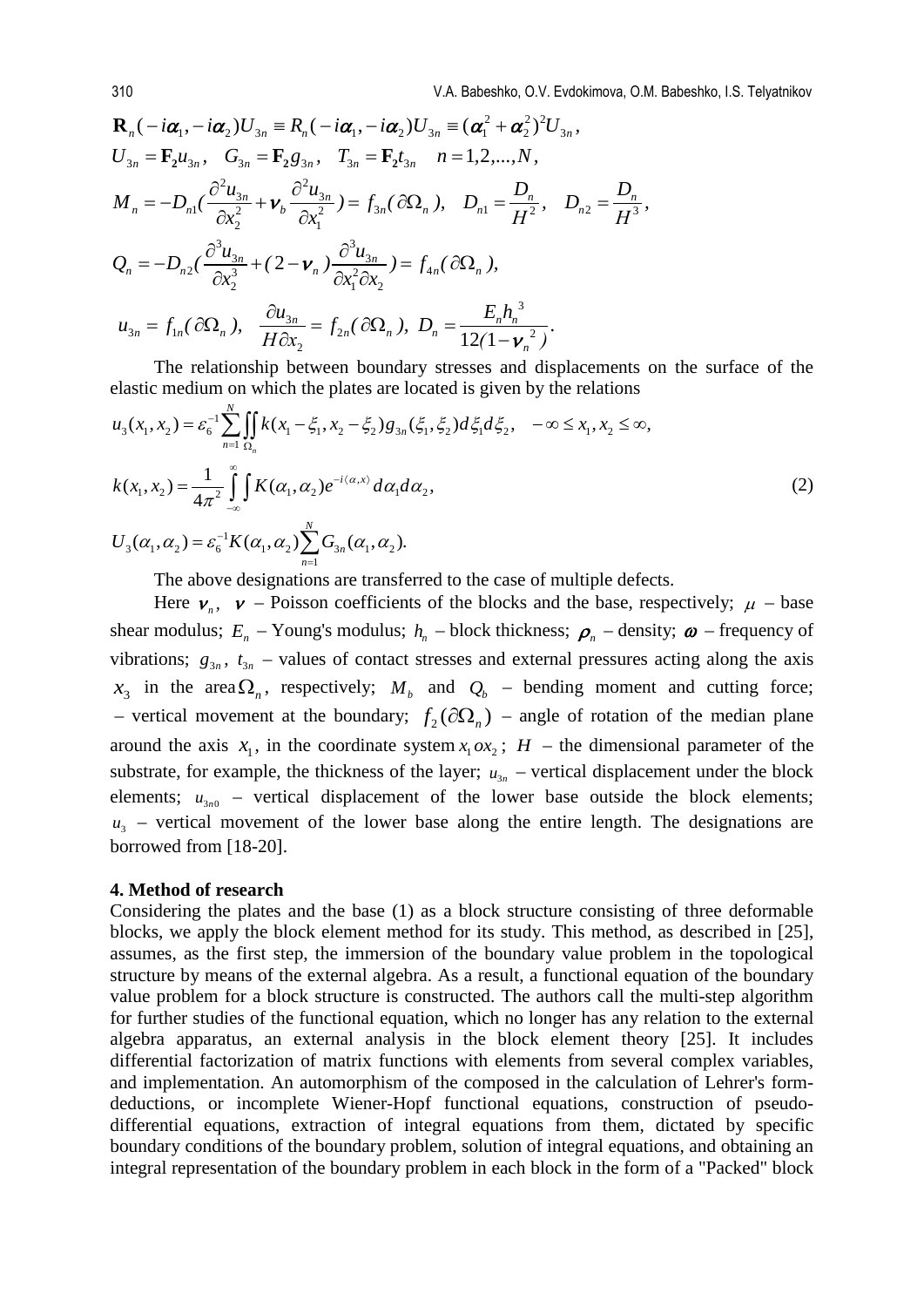element. Finally, "gluing" the solutions of each block, consisting of constructing a factor topology of some topological spaces that are Cartesian products of topological spaces of carriers and solutions. Using the external algebra stage, we write the functional equation of the boundary value problem as

$$
R_n(-i\boldsymbol{\alpha}_1, -i\boldsymbol{\alpha}_2)U_{3n} \equiv \left[ (\boldsymbol{\alpha}_1^2 + \boldsymbol{\alpha}_2^2)^2 - \boldsymbol{\varepsilon}_{43n} \right]U_{3n} = -\int_{\partial\Omega_n} \boldsymbol{\omega}_n - \boldsymbol{\varepsilon}_{53n}S_{3n}(\boldsymbol{\alpha}_1, \boldsymbol{\alpha}_2), \qquad (3)
$$

 $S_{3n}(\boldsymbol{\alpha}_1, \boldsymbol{\alpha}_2) = \mathbf{F}_2(\boldsymbol{\alpha}_1, \boldsymbol{\alpha}_2) (t_{3n} - g_{3n}).$ 

Here are the external forms that participate in the representation [18-20], which, taking into account the choice of the coordinate system, look like

$$
\omega_n(x_1, x_2) = e^{i\langle \alpha, x \rangle} \left\{ -\left[ \frac{\partial^3 u_{3n}}{\partial x_2^3} - i\alpha_2 \frac{\partial^2 u_{3n}}{\partial x_2^2} - \alpha_2^2 \frac{\partial u_{3n}}{\partial x_2} + i\alpha_2^3 u_{3n} + 2 \frac{\partial^3 u_{3n}}{\partial x_1^2 \partial x_2} - \right. \\ \left. - 2i\alpha_2 \frac{\partial^2 u_{3n}}{\partial x_1^2} \right] dx_1 + \left[ \frac{\partial^3 u_{3n}}{\partial x_1^3} - i\alpha_1 \frac{\partial^2 u_{3n}}{\partial x_1^2} - \alpha_1^2 \frac{\partial u_{3n}}{\partial x_1} + i\alpha_1^3 u_{3n} \right] dx_2 \right\}, \quad n = 1, 2, \dots N
$$

and in the special case of straight-line boundaries are represented by formulas

$$
\omega_n = e^{i\langle \alpha, x \rangle} \left\{ - \left[ i\alpha_2 M_n D_n^{-1} - Q_n D_n^{-1} - (\alpha_2^2 + \nu_n \alpha_1^2) \frac{\partial u_{3n}}{\partial x_2} + i\alpha_2 \left[ \alpha_2^2 + (2 - \nu_n) \alpha_1^2 \right] u_{3n} \right] \right\} dx_1.
$$

In formula (2), when integrating, in the case of a finite-size plate, the border of the right plate  $\partial\Omega$ <sub>n</sub> is two ends – the left and right. Since the area occupied by the slab is considered as a topological variety with an edge, local coordinates are entered at the boundary, whose orientation is consistent with the orientation of the interior of the variety.

As a result, the following pseudo-differential equations are obtained for each block of the block system

$$
\mathbf{F}_{1}^{-1}(\xi_{1})\Big\langle \int_{\partial\Omega_{2n}}\Big\{i\alpha_{21}D_{n}^{-1}M_{n}-D_{n}^{-1}Q_{n}-(\alpha_{21}^{2}+\nu_{n}\alpha_{1}^{2})\frac{\partial u_{32n-1}}{\partial x_{2}}+\n+i\alpha_{21}\Big[\alpha_{21}^{2}+(2-\nu_{n})\alpha_{1}^{2}\Big]u_{32n-1}\Big\}e^{i(\alpha_{1}x_{1}+\alpha_{22}-\alpha_{2n-1})}dx_{1}-\n-\int_{\partial\Omega_{2n}}\Big\{i\alpha_{21}D_{n}^{-1}M_{n}-D_{n}^{-1}Q_{n}-(\alpha_{21}^{2}+\nu_{n}\alpha_{1}^{2})\frac{\partial u_{32n}}{\partial x_{2}}+\n+i\alpha_{21}\Big[\alpha_{21}^{2}+(2-\nu_{n})\alpha_{1}^{2}\Big]u_{32n}\Big\}e^{i(\alpha_{1}x_{1}+\alpha_{22}-\alpha_{2n})}dx_{1}+\varepsilon_{33n}\Big[\alpha_{3n}(\alpha_{1},\alpha_{21-})-T_{3n}(\alpha_{1},\alpha_{21-})\Big]\Big\rangle=0\n\mathbf{F}_{1}^{-1}(\xi_{1})\Big\langle \int_{\partial\Omega_{2n-1}}\Big\{i\alpha_{22}D_{n}^{-1}M_{n}-D_{n}^{-1}Q_{n}-(\alpha_{22-}^{2}+\nu_{n}\alpha_{1}^{2})\frac{\partial u_{32n-1}}{\partial x_{2}}+\n+i\alpha_{22-}\Big[\alpha_{22-}^{2}+(2-\nu_{n})\alpha_{1}^{2}\Big]u_{32n-1}\Big\}e^{i(\alpha_{1}x_{1}+\alpha_{22}-\alpha_{2n-1})}dx_{1}-\n-\int_{\partial\Omega_{2n}}\Big\{i\alpha_{22}D_{n}^{-1}M_{n}-D_{n}^{-1}Q_{n}-(\alpha_{22-}^{2}+\nu_{n}\alpha_{1}^{2})\frac{\partial u_{32n}}{\partial x_{2}}+\n+i\alpha_{22-}\Big[\alpha_{22-}^{2}+(2-\nu_{n})\alpha_{1}^{2}\Big]u_{32n}\Big\}e^{i(\alpha_{1}x_{1}+\alpha_{22}-\alpha_{2n})}dx_{1
$$

$$
\boldsymbol{\alpha}_{21+}
$$
 and  $\boldsymbol{\alpha}_{22-}$  with  $\boldsymbol{\alpha}_{22+}$ .

The system of pseudo-differential equations under the number *N* has the form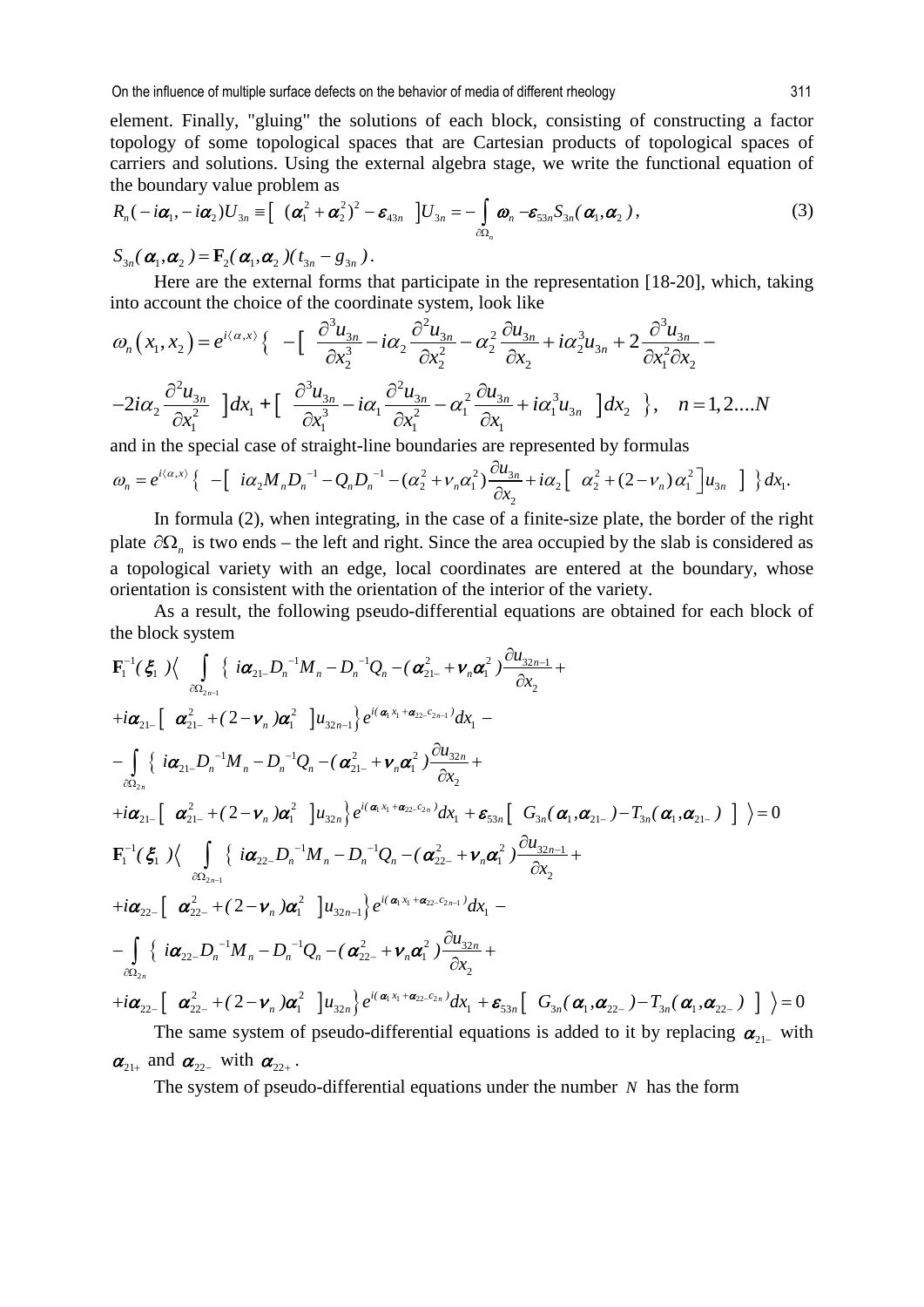{ [ ] } [ ] { [ ] 2 1 1 1 21 2 1 2 1 1 122 32 1 21 21 1 2 2 2 21 21 1 32 1 1 53 3 1 21 3 1 21 1 122 32 1 22 22 1 2 2 2 22 22 1 2 2 *N N N N N N NN N i( x c ) N N N N N N N N NN N N <sup>u</sup> i DM DQ ( ) x i ( ) u e dx G ( , ) T ( , ) <sup>u</sup> i DM DQ ( ) x i ( )u* − + − − − − − + + ∂Ω + + + − + + − − − + + ∂Ω + + ∂ − −+ + ∂ + +− + − ∂ − −+ + ∂ + +− ∫ ∫ α α α α να α α ν α e αα αα α α να <sup>α</sup> <sup>α</sup> να } [ ] 1 1 22 2 1 32 1 1 53 3 1 22 3 1 22 *<sup>N</sup> i( x c ) <sup>N</sup> N N <sup>N</sup> e dx G ( , ) T ( , )* <sup>+</sup> + − <sup>−</sup> + − + + <sup>α</sup> <sup>α</sup> <sup>e</sup> αα αα In integrals, the notation is accepted

$$
\boldsymbol{\alpha}_{21-} = -i \sqrt{(\boldsymbol{\alpha}_1)^2 - \sqrt{\boldsymbol{\varepsilon}_{b43}}}, \quad \boldsymbol{\alpha}_{22-} = -i \sqrt{(\boldsymbol{\alpha}_1)^2 + \sqrt{\boldsymbol{\varepsilon}_{b43}}}, \\ \boldsymbol{\alpha}_{21+} = i \sqrt{(\boldsymbol{\alpha}_1^r)^2 - \sqrt{\boldsymbol{\varepsilon}_{b43}}}, \quad \boldsymbol{\alpha}_{22+} = i \sqrt{(\boldsymbol{\alpha}_1^r)^2 + \sqrt{\boldsymbol{\varepsilon}_{b43}}}, \\ \boldsymbol{\alpha}_{11} = \boldsymbol{\alpha}_1 \cdot \boldsymbol{\varepsilon}_{b43} = \boldsymbol{\alpha}_2 \cdot \boldsymbol{\varepsilon}_{b43}.
$$

The equations for the left semi-infinite plate remain the same as those obtained earlier. Analyzing built pseudo-differential equations for the case of a plate of limited length, you can see an increase in the number of unknowns generated by an additional boundary compared to the case of a single boundary at a semi-bounded plate. Studies of this case show that the presence of another border at the plate of finite length does not change the type features, both in the case of the remoteness of the fault banks, and when approaching, however, affects the values of coefficients for features.

Using the approach described in [11-13], pseudo-differential equations, taking into account the shape of regions  $\Omega_b$  in the form of bands of infinite length, we apply the Fourier transform on the coordinate  $x_1$ .

Let's introduce the following notation system  
\n
$$
\mathbf{Y}_{2n-1} = \{y_{12n-1}, y_{22n-1}, y_{12n}, y_{22n}\}, \quad \mathbf{Z}_{2n-1} = \{z_{12n-1}, z_{22n-1}, z_{12n}, z_{22n}\}, \quad n = 1, 2, \dots, N
$$
\n
$$
y_{1s} = D_n^{-1} \mathbf{F}_1 M_s, \quad y_{2s} = D_n^{-1} \mathbf{F}_1 Q_s, \quad z_{1s} = \mathbf{F}_1 \frac{\partial u_{3s}}{\partial x_2}, \quad z_{2s} = \mathbf{F}_1 u_{3s}, \quad s = 1, 2, \dots, N
$$
\n
$$
\mathbf{F}_1 g = \mathbf{F}_1(\alpha_1) g, \quad \mathbf{F}_2 g = \mathbf{F}_2(\alpha_1, \alpha_2) g,
$$
\n
$$
\mathbf{K}_{2n-1} = \{k_{12n-1} \cdot k_{22n-1} \cdot k_{12n-1+}, k_{22n-1+1}\}, \quad k_{1s-} = \varepsilon_{53s} \mathbf{F}_2(\alpha_1, \alpha_{21-}) (t_{3s} - g_{3s}),
$$
\n
$$
k_{2s-} = \varepsilon_{53s} \mathbf{F}_2(\alpha_1, \alpha_{22-}) (t_{3s} - g_{3s}), \quad k_{1s+} = \varepsilon_{53s} \mathbf{F}_2(\alpha_1, \alpha_{21+}) (t_{3s} - g_{3s}),
$$
\n
$$
k_{2s+} = \varepsilon_{53s} \mathbf{F}_2(\alpha_1, \alpha_{22+}) (t_{3s} - g_{3s}).
$$

As a result, we obtain systems of four algebraic equations for each block element, which in matrix form have the representation

 $\mathbf{A}_{2n-1}\mathbf{Y}_{2n-1} + \mathbf{B}_{2n-1}\mathbf{Z}_{2n-1} + \mathbf{K}_{2n-1} = 0, \quad n = 1, 2, ..., N$ .

Let's consider the case when the bending moment and the cutting force are equal to zero, that is, the ends of the plates are free from stresses,  $Y_{2n-1} = 0$ .

In this case, systems of algebraic equations are solved and the solution representable in the form

$$
\mathbf{Z}_{2n-1} = -\mathbf{B}_{2n-1}^{-1}\mathbf{K}_{2n-1}.
$$

By adding the solutions found to the external forms (3), we get

$$
U_{3n} = -R_n^{-1}(-i\alpha_1, -i\alpha_2) \left[\int_{\partial \Omega_n} \omega_n + \mathbf{E}_{33n} \mathbf{F}_2(\mathbf{g}_{3n} - t_{3n})\right], \quad n = 1, 2, ..., N.
$$

By conjugating block elements with the base (1), (2), that is, by building a factor topology [18-20], we arrive at a system of functional equations of the form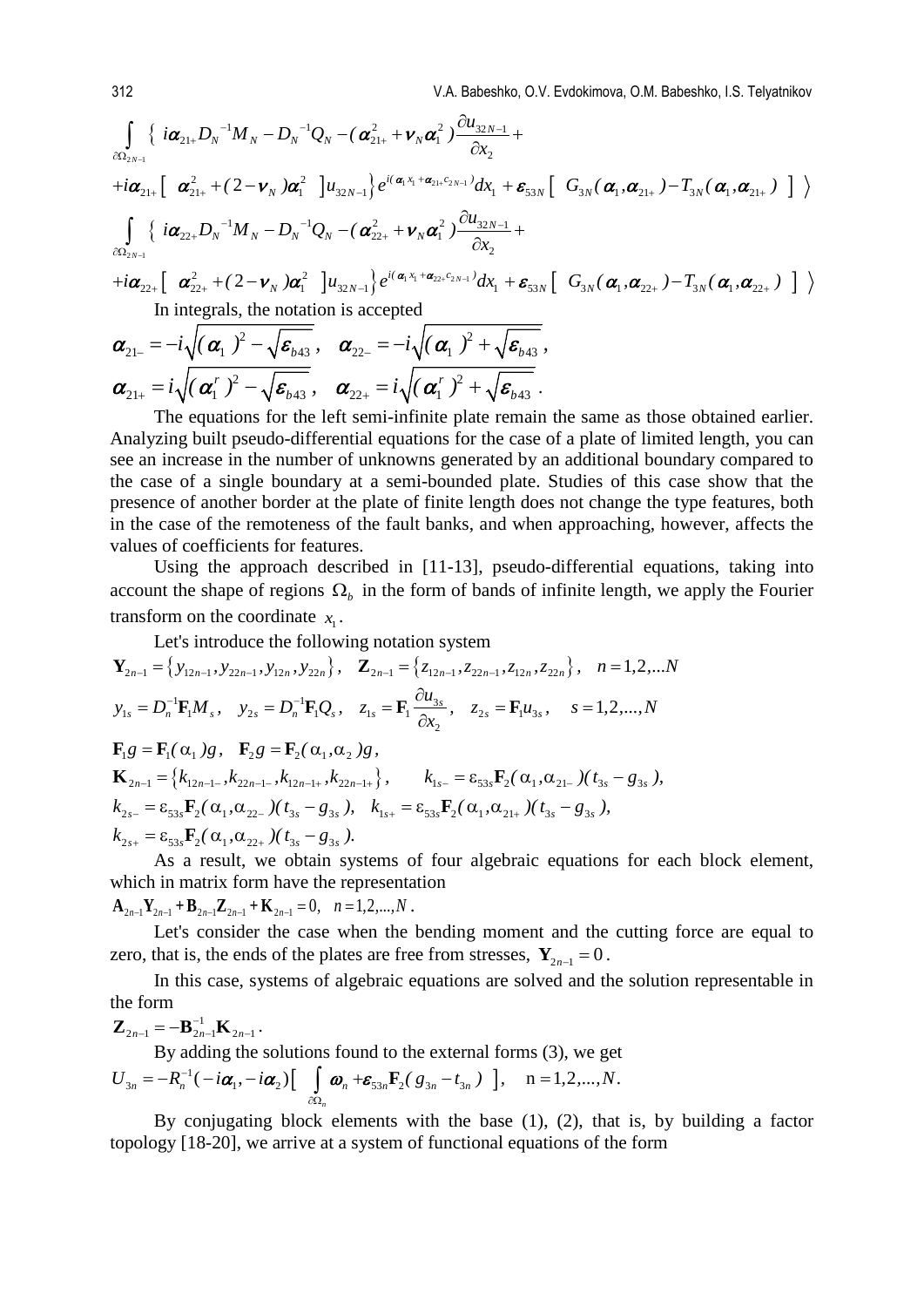On the influence of multiple surface defects on the behavior of media of different rheology 313

$$
\sum_{b=1}^{N} U_{3b} + \sum_{b=0}^{N-1} U_{3b0} = U_3,
$$
\n
$$
-\sum_{b=1}^{N} R_b^{-1}(-i\alpha_1, -i\alpha_2) \left[\int_{\partial\Omega_b} \boldsymbol{\omega}_b + \boldsymbol{\varepsilon}_{53b}(\boldsymbol{G}_{3b} - \boldsymbol{T}_{3b})\right] = \boldsymbol{\varepsilon}_6^{-1} K(\boldsymbol{\alpha}_1, \boldsymbol{\alpha}_2) \sum_{n=1}^{N} G_{3n}(\boldsymbol{\alpha}_1, \boldsymbol{\alpha}_2).
$$

This system of functional equations is solved by factorization by reducing to the Riemann boundary system for pairs of analytical functions. This approach is implemented in [17,21] and allows describing solutions of the functional equation for all unknowns simultaneously. However, we are interested in the stress concentration zones that occur in the defect zones.

In order to identify the parameters of stress concentrations in the complex block structure under consideration, we will sequentially identify defects in the constructed functional equation, considering them in individual local coordinates  $x$  directed by  $x$ , with the beginning in the center of the fault. In the boundary value problem under study, two positions of defects edges are possible: when the distance between the defects edges is different from zero, we denote it  $2\theta > 0$ , and when it is absent, that is,  $\theta = 0$ . Let's denote the function of the left block  $G_{32n-1}(\boldsymbol{\alpha}_1,\boldsymbol{\alpha}_2) = G^{-}(\boldsymbol{\alpha}_1,\boldsymbol{\alpha}_2)$  and the right block  $G_{32n+1}(\boldsymbol{\alpha}_1, \boldsymbol{\alpha}_2) = G^+(\boldsymbol{\alpha}_1, \boldsymbol{\alpha}_2)$  in the selected coordinate system. Then the functional equations take the form studied in [18-20]

Then the functional equations take the form studied in [16-20]  
\n
$$
\begin{bmatrix}\n\mathbf{\varepsilon}_{332n-1}(\alpha_1^2 + \alpha_2^2)^{-2} + \mathbf{\varepsilon}_6^{-1}K(\alpha_1, \alpha_2) \\
= -\left[\n\mathbf{\varepsilon}_{332n+1}(\alpha_1^2 + \alpha_2^2)^{-2} + \mathbf{\varepsilon}_6^{-1}K(\alpha_1, \alpha_2)\n\right] G^-(\alpha_1, \alpha_2) + U_{3\theta}(\alpha_1, \alpha_2) + \n+ (\alpha_1^2 + \alpha_2^2)^{-2}\left[\n\mathbf{A}_{2n-1}k_{12n-10} + \mathbf{B}_{2n-1}k_{22n-10} + \mathbf{A}_{2n+1}k_{12n+10} + \mathbf{B}_{2n+1}k_{22n+10} + \n+ \mathbf{\varepsilon}_{332n-1}T^+(\alpha_1, \alpha_2) + \mathbf{\varepsilon}_{332n+1}T^-(\alpha_1, \alpha_2)\n\right], \quad \theta > 0,
$$
\n
$$
U_{3\theta}(\alpha_1, \alpha_2) = \int_{-\infty}^{\infty} \int_{-\infty}^{\theta} u_3(x_1, x) e^{i\langle \alpha, x \rangle} dx_1 dx.
$$
\n
$$
\begin{bmatrix}\n\mathbf{\varepsilon}_{332n+1}(\alpha_1^2 + \alpha_2^2)^{-2} + \mathbf{\varepsilon}_6^{-1}K_1(\alpha_1, \alpha_2) \quad G^+(\alpha_1, \alpha_2) = \n= -\left[\n\mathbf{\varepsilon}_{332n-1}(\alpha_1^2 + \alpha_2^2)^{-2} + \mathbf{\varepsilon}_6^{-1}K_1(\alpha_1, \alpha_2) \quad G^-(\alpha_1, \alpha_2) + \n+ (\alpha_1^2 + \alpha_2^2)^{-2}\left[\n\mathbf{A}_{2n-1}k_{12n-10} + \mathbf{B}_{2n-1}k_{22n-10} + \mathbf{A}_{2n+1}k_{12n+10} + \mathbf{B}_{2n+1}k_{22n+10} + \n+ \mathbf{\varepsilon}_{332n-1}T^+(\alpha_1, \alpha_2) + \n\mathbf{\varepsilon}_{332n-1}T^
$$

Here  $A_{2n-1}$ ,  $B_{2n-1}$ ,  $A_{2n+1}$ ,  $B_{2n+1}$  are complex expressions that are omitted for the sake of brevity. Note that the presented functional equations have not only functions  $G^{\dagger}(\alpha_1, \alpha_2)$ ,  $G^-(\alpha_1,\alpha_2)$ , but also functionals  $G^+(\alpha_1,\alpha_2)$ ,  $G^-(\alpha_1,\alpha_2)$ ,  $G^+(\alpha_1,\alpha_2)$ ,  $G^-(\alpha_1,\alpha_2)$ , as unknowns. They are linearly included in  $k_{\text{on}}$  and need to be defined. We obtained two different functional Wiener-Hopf equations. The first, (4), is the generalized Wiener-Hopf functional equation, in relation to the presence of a function  $U_{3\rho}(\alpha_1, \alpha_2)$ . It is solved by the method described in [17], which consists of inverting a system of two integral equations of the second kind with a completely continuous function in a certain space of continuous with weight. After transformations, it looks like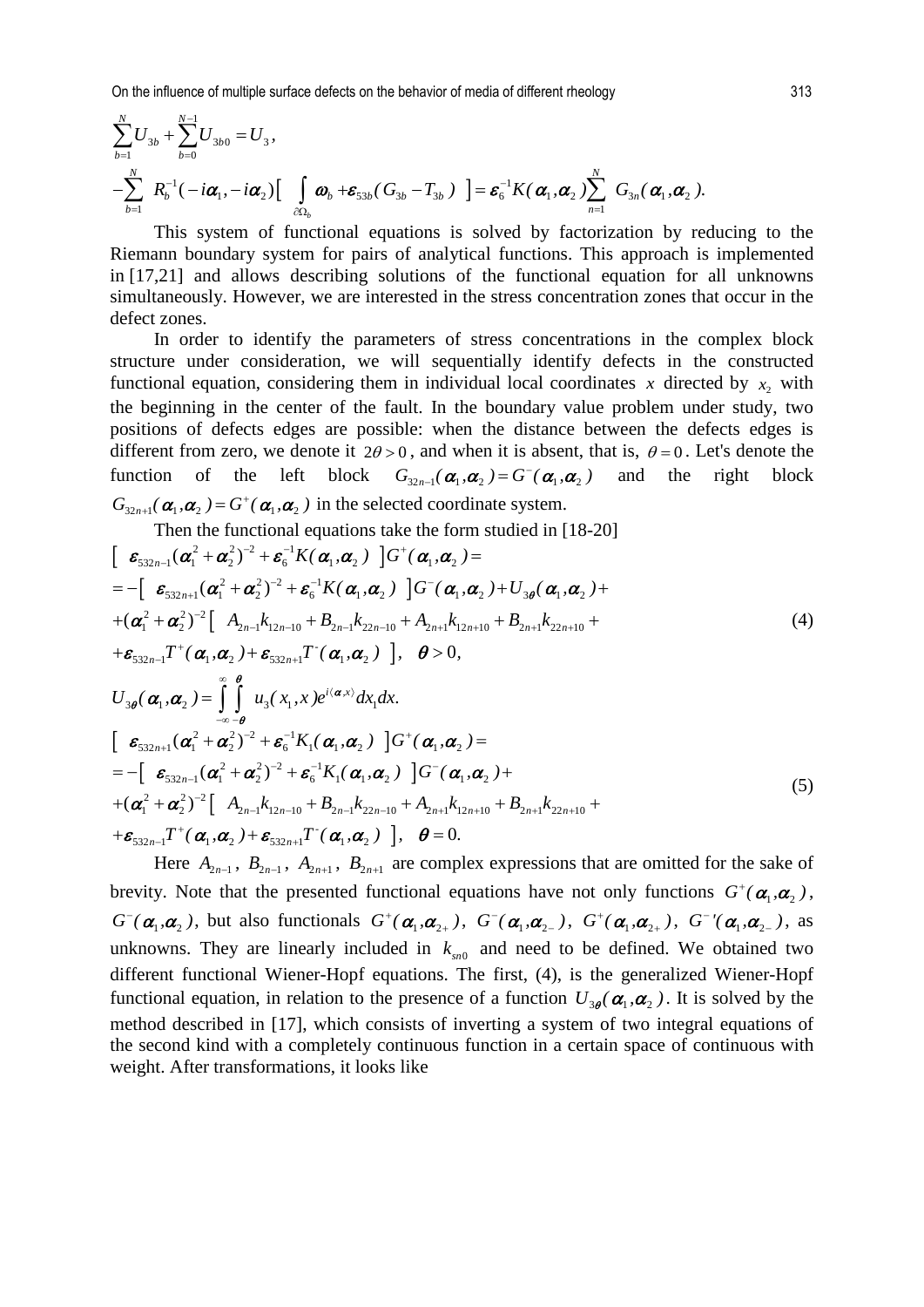$$
X^+ - \{-\frac{M_1^+}{M_2^-} Y^- e^{-i2\alpha_2 \theta} \}^+ = \{-\frac{1}{M_2^-} \Phi e^{-i\alpha_2 \theta} \}^+,
$$
  
\n
$$
Y^- + \{-\frac{M_2^-}{M_1^+} X^+ e^{i2\alpha_2 \theta} \}^- = \{-\frac{1}{M_1^+} \Phi e^{i\alpha_2 \theta} \}^-,
$$
  
\n
$$
M_1 = M_1^+ M_1^-, \quad M_2 = M_2^+ M_2^-,
$$
  
\n
$$
M_2^+ G^+ = X^+, \quad M_1^- G^- = Y^-,
$$
  
\n
$$
M_1 = \left[ \varepsilon_{53n-1} (\alpha_1^2 + \alpha_2^2)^{-2} + \varepsilon_6^{-1} K(\alpha_1, \alpha_2) \right],
$$
  
\n
$$
M_2 = \left[ \varepsilon_{53n} (\alpha_1^2 + \alpha_2^2)^{-2} + \varepsilon_6^{-1} K(\alpha_1, \alpha_2) \right].
$$

The work designations are accepted from [18].

After solving the boundary value problem, defining the functions and, you need to find the values of the functionals  $G^{\dagger}(\alpha_1, \alpha_2)$  and  $G^{\dagger}(\alpha_1, \alpha_2)$ , and, as well as the functionals  $_1$ ,  $\mathfrak{u}_2$  $G'_{+}(\alpha_1, \alpha_{2+})$  and  $G'_{-}(\alpha_1, \alpha_{2-})$ .

To determine them, a system of linear algebraic equations described in [18,19] is constructed.

It is proved quite simply that the solution of the first functional equation for  $\theta > 0$  leads to the following properties of contact stresses between plates and the substrate at the edges in the local coordinate system

$$
g_{32n-1}(x_1, x) = \sigma_{12n-1}(x_1, x)(-x-\theta)^{-1/2}, \quad x < -\theta,
$$
  
\n
$$
g_{32n+1}(x_1, x) = \sigma_{12n+1}(x_1, x)(x-\theta)^{-1/2}, \quad x > \theta,
$$
\n(6)

for fairly smooth ones  $t_{3n}$ . The second functional equation is the Wiener-Hopf equation. Inversion of the second equation, (5), leads for  $x \rightarrow 0$  to the following properties of solutions 1  $g_{32n-1}(x_1,x) \rightarrow \sigma_{22n-1}(x_1,x_2)x^{-1},$  $_{-1}(x_1, x) \rightarrow \sigma_{22n-1}$ 

$$
g_{32n+1}(x_1, x) \to \sigma_{22n+1}(x_1, x) x^{-1}.
$$
\n(7)

Functions  $\sigma_{22n}$  are continuous in both parameters.

### **5. Conclusions**

The analysis of the obtained results allows us to draw the following conclusions. A relatively thin layer of liquid with vertical movements of the coating fragments will repeat their movement according to the piston rule of hydraulics and will not have any noticeable effects on the coating. The main destruction of the coated material will come from the destruction of areas of defects or micro cracks. It is very important that the paper identifies coefficients for features in the defect zones, which are not difficult to calculate using the obtained formulas The zone with the maximum values of the coefficients  $\sigma_{22n}(x_1, x)$  bears the risk of destruction of materials with defective coatings.

*Acknowlegements. This work was supported by the Russian Foundation for Basic Research, projects nos (19-41-230003), (19-41-230004), (19-48-230014), (18-08-00465), (18-01- 00384), (18-05-80008), the GZ UNC RAS, project № 01201354241, (00-19-13), Ministry of the science Russian Federation, project (FZEN-2020-0020) charged on 2020 year.* 

#### **References**

[1] Babeshko VA, Evdokimova OV, Babeshko OM. The external analysis in the problem of hidden defects and in the prediction of earthquakes. *Ecological bulletin of BSEC scientific centers.* 2016;13(2): 19-28.